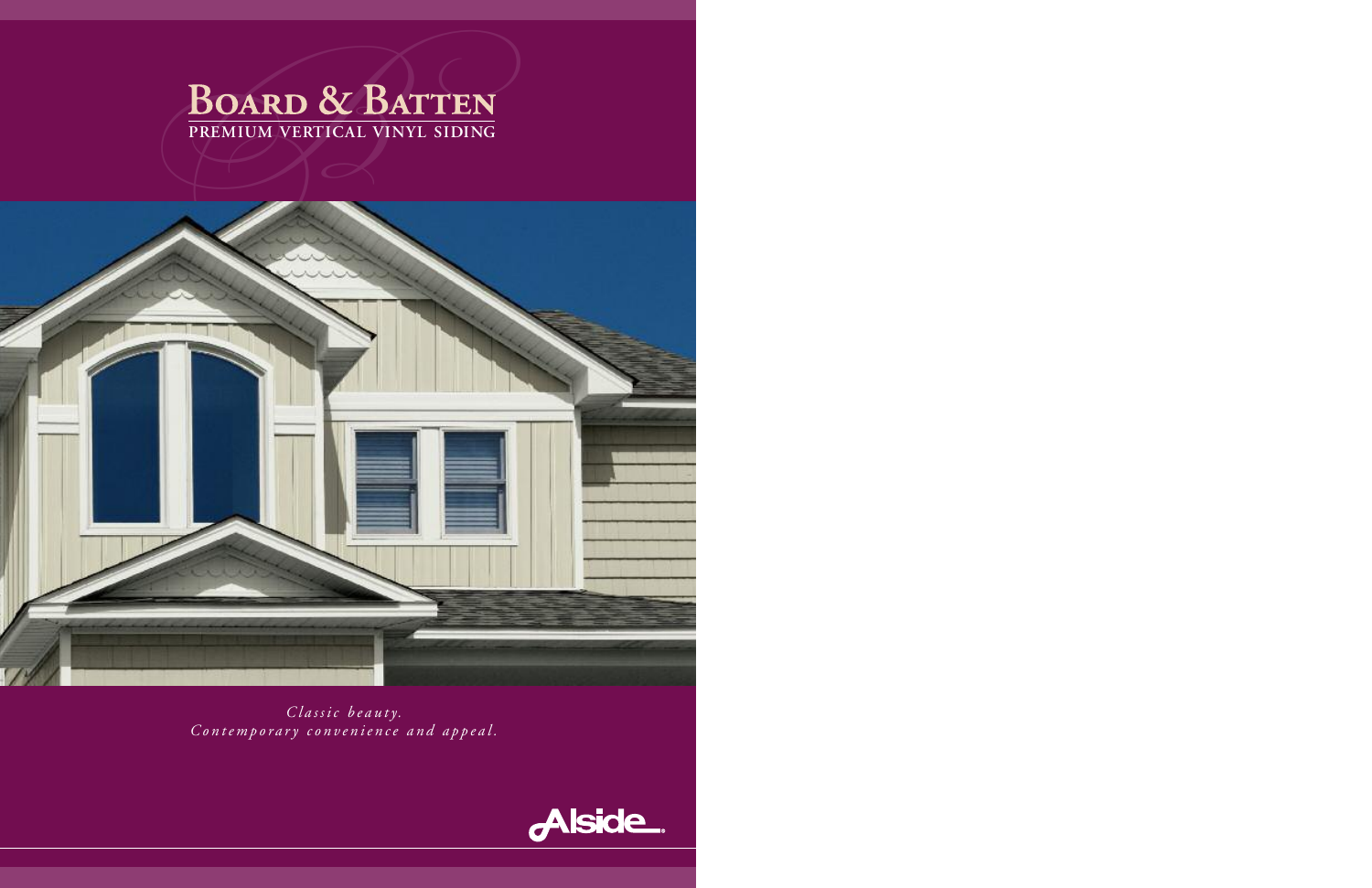# *Board & Batten Premium Vertical Vinyl Siding*



## *Made with only the very best materials.*

*PureStrength*™*vinyl resin* adds strength and weather resistance. It prevents moisture infiltration from rain and humidity, so panels won't rot, warp, shrink or swell. The result is low-cost, easy-care maintenance.

*Ti-Shield*™*titanium dioxide* prevents ultraviolet degradation, so even hot summer sun won't damage Board & Batten's beautiful surface.

*StayRight*™ *vinyl stabilizers* also help prevent heat degradation, both during manufacturing and after installation.

*TrueShield*™*impact modifiers* give Board & Batten exceptional impact resistance, helping to prevent denting and dinging from routine around-the-house activities.

*DesignersChoice*™*pigment concentrates* are used to produce uniform colors that go clear through siding panels. You'll never have to stain or paint again, because the color won't wash away.

# *Made w*<br> *Add classic style and*<br> *PureStrem*<br> *PureStrem*<br> *Strength* and *Add classic style and distinction to your home.*

*Board & Batten. Technically, it's beautiful.*



*Made stronger for*

# *a lifetime of maximum*

*beauty.*

Alside combines these ingredients in an extra-thick panel – 20% thicker than other premium vinyl sidings and 25% thicker than standard sidings. The extra thickness provides greater strength and rigidity, helping siding stay straight and even year after year. That means outstanding beauty you can count on for as long as you own your home.

Premium ingredients mean easy care and dependable quality. Proprietary compounds give Alside Board & Batten Siding rugged durability and lasting visual appeal.



Here's an easy way to create a bold, new look for your home . . . start with a little history. Gothic Revival architecture, for example. A favorite detail of this classic style was board and batten siding: wide boards and narrow battens that produced bold vertical lines and a striking sense of symmetry. It was exterior design that perfectly captured the soaring aspirations of 19th century America.

Now it's easy to add that same distinguished beauty to your home with Alside Board & Batten Premium Vinyl Siding. Use its historically inspired details to create eye-catching emphasis for your entire home, or to add elegant distinction at key architectural areas.

#### *Enjoy the beauty. We've taken care of the maintenance.*

Classic board and batten homes still attract homeowners who admire the distinctive lines and details that set these homes apart. But homeowners are also quick to appreciate something else – the high cost of regular maintenance needed to keep the original wood siding in repair and freshly painted. Fortunately, that's something you won't have to worry about. Because Alside Board & Batten Premium Vinyl Siding is made to fit right into the easy-care lifestyle today's homeowner wants.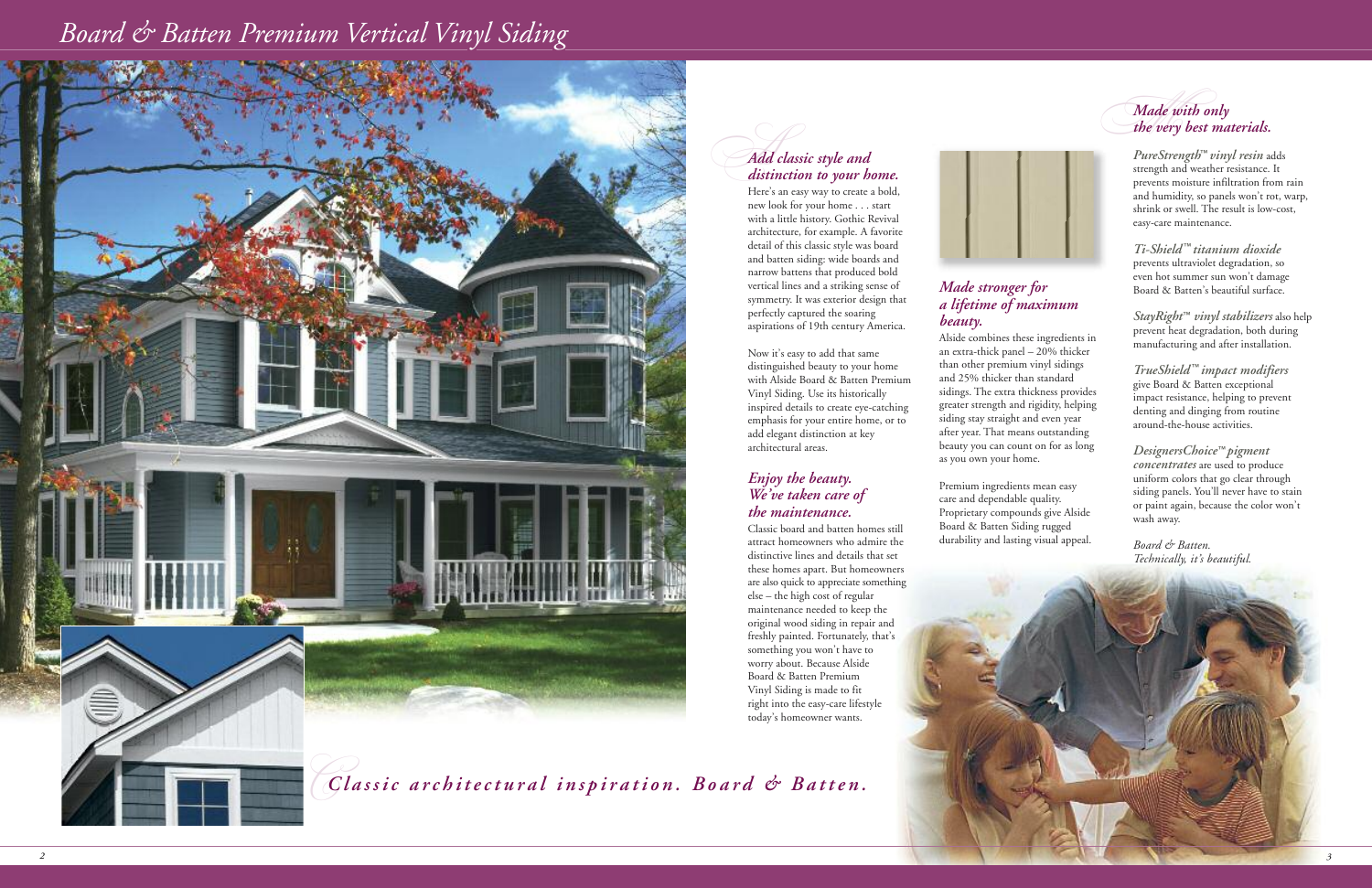*USGBC and related logo is a trademark owned by the U.S. Green Building Council and is used by permission.*



### *Environmentally friendly.*

The home that protects you can also help protect the environment. As a durable, eco-friendly product with a long service life, Alside vinyl siding reduces the depletion of wood and other natural resources used in home construction. And because it doesn't need to be painted, it helps prevent paint, stain and other maintenancerelated products from harming the earth.

#### <sup>C</sup><sub>C</sub> *Complement your architectural style . . . Gothic Revival, Victorian, Craftsman, Coastal or Classic Colonial.*

*4*

Classic details create exceptional beauty and appeal . . . whether a large home or small, new construction or vintage restoration. A focus on all exterior surfaces, or maybe just a way to accent special areas. Whatever your project and whatever its size, Alside Board & Batten Siding provides all the beautiful look-of-wood details you'll need to create a look of exceptional distinction.

## *Siding authentically proportioned.*

Alside Board & Batten Siding reproduces the distinguishing details of classic board and batten siding installations. A stately 51/2" board face is accented by a delicate  $1\frac{1}{2}$ " batten that projects 1/2" above the board surface. The aesthetically pleasing proportions, combined with the emphatic bold shadow lines created by the battens, produce a look of refined elegance.

## *The natural look of wood.*

Alside Board & Batten Siding looks like the real thing. Its natural grain texture captures the appearance – and even the feel – of the milled boards used in classic 19th century homes.



#### *Everything but the smell of fresh paint.*

To assure authenticity in every detail, Alside Board & Batten Siding is made with a smooth, low-gloss finish that looks as if it were applied with a painter's brush. And the best part is, that look will last forever.

anno



## *Multiply your exterior design choices.*

Board and batten siding ranks as one of the most popular and versatile siding styles in architectural history. Following its early prominence in Gothic Revival architecture, it became popular among tradesmen building their own, more modest homes in a style they called Carpenter Gothic. After that, it was builders and homeowners who started using board and batten as an accent siding to call attention to a home's special features.

*There's a lesson in that history:* It's easy and acceptable to use the bold look of board and batten anywhere and everywhere you want to create interest.



*Alside Board & Batten Premium Vertical Siding. Borrowing from history to create*



*a beautiful future.*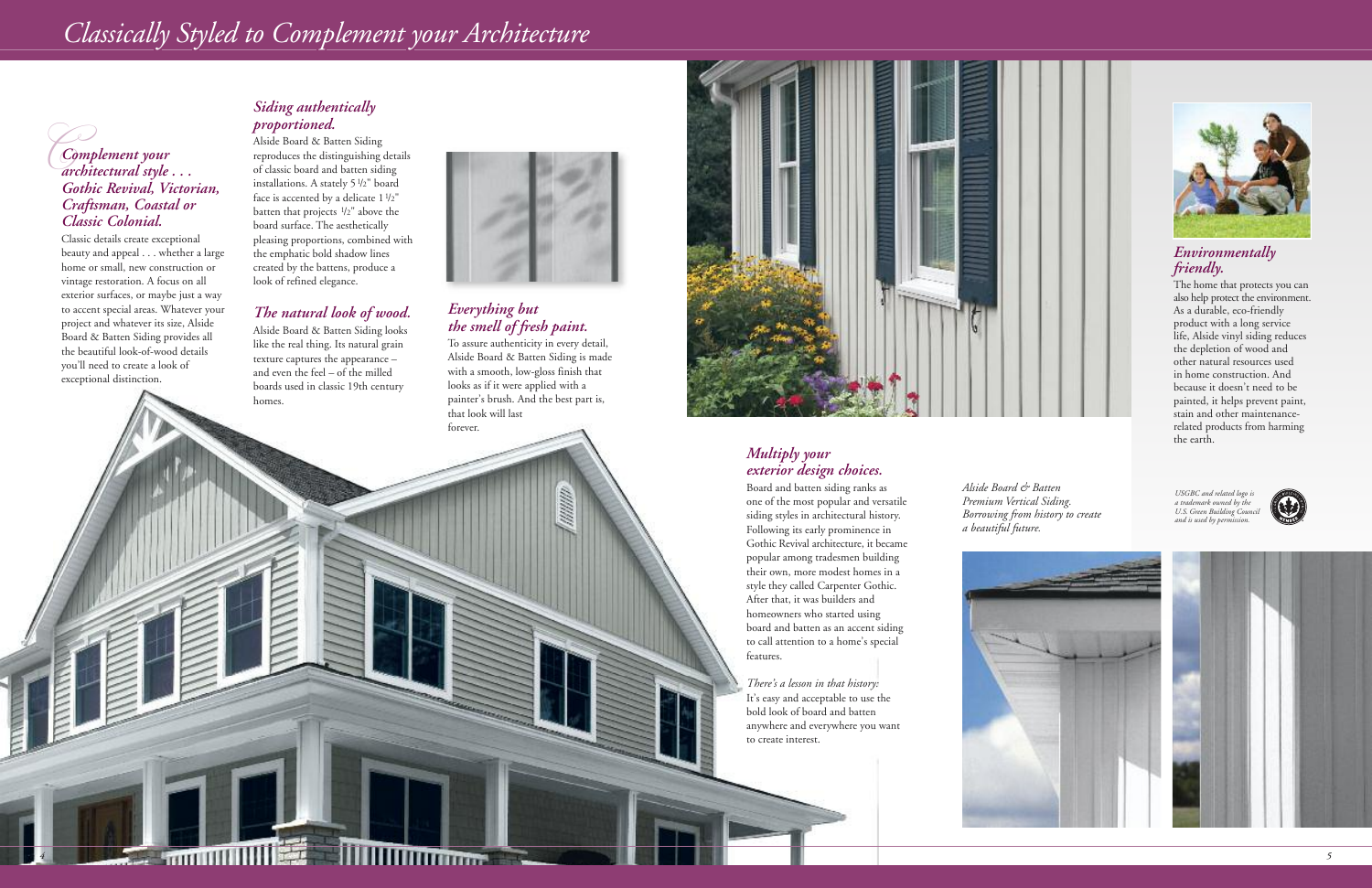# *Color Coordinated with Alside Trim and Accessories*





*Charter Oak® invisibly-vented soffit.*

*Alside Premium Shakes – the classic look of deep-grained cedar shakes.*

*Alside Premium Scallops – Victorian inspired half-round shingles.*



*Trimworks ® 3 ½" window trim.*





*Trimworks ® Trimworks three-piece beaded corner post. ® custom crown molding*

*used with wood window trim.*

*Trimworks ® 5" window trim.*





*Horizontal band board provides <sup>a</sup> strong horizontal accent.*

## *Rich palette of exterior design options:*

*Note: Colors are as accurate as printing techniques allow. Make final color selections using actual vinyl samples.*

| Glacier White  | Antique Parchment                                     |
|----------------|-------------------------------------------------------|
| Natural Linen  | Platinum Gray                                         |
| Cape Cod Gray  | Mystic Blue                                           |
| Coastal Sage   | Juniper Ridge                                         |
| Colonial Ivory | Maple                                                 |
| Monterey Sand  | Vintage Wicker                                        |
| Tuscan Clay    | Note: Colors are as accurate<br>actual vinyl samples. |

When homeowners choose a siding, they often overlook the special areas around doors and windows, at corners and gable ends, or up along an eave line. But those areas can give a home distinction, that special something extra that makes passersby stop and take a second look. If you want that kind of distinction for your home, consider the range of exterior design options Alside offers to enhance the beauty of your home.





# *WWe've made it easy to choose the right color.* Look at your home, look at its surroundings. Then look at the

Alside Board & Batten color palette. With 13 contemporary colors to choose from, you'll quickly find one that gives your home the special emphasis you want to create. All provide a low-gloss, easy-care finish. And all are color-coordinated with Alside's full range of trim and accessory products.

## *Use decorative options to give your home "one-of-a-kind" appeal.*



| Antique Parchment           |  |
|-----------------------------|--|
| Platinum Gray               |  |
| Mystic Blue                 |  |
| <b>NEW</b><br>Juniper Ridge |  |
| Maple                       |  |
| Vintage Wicker              |  |